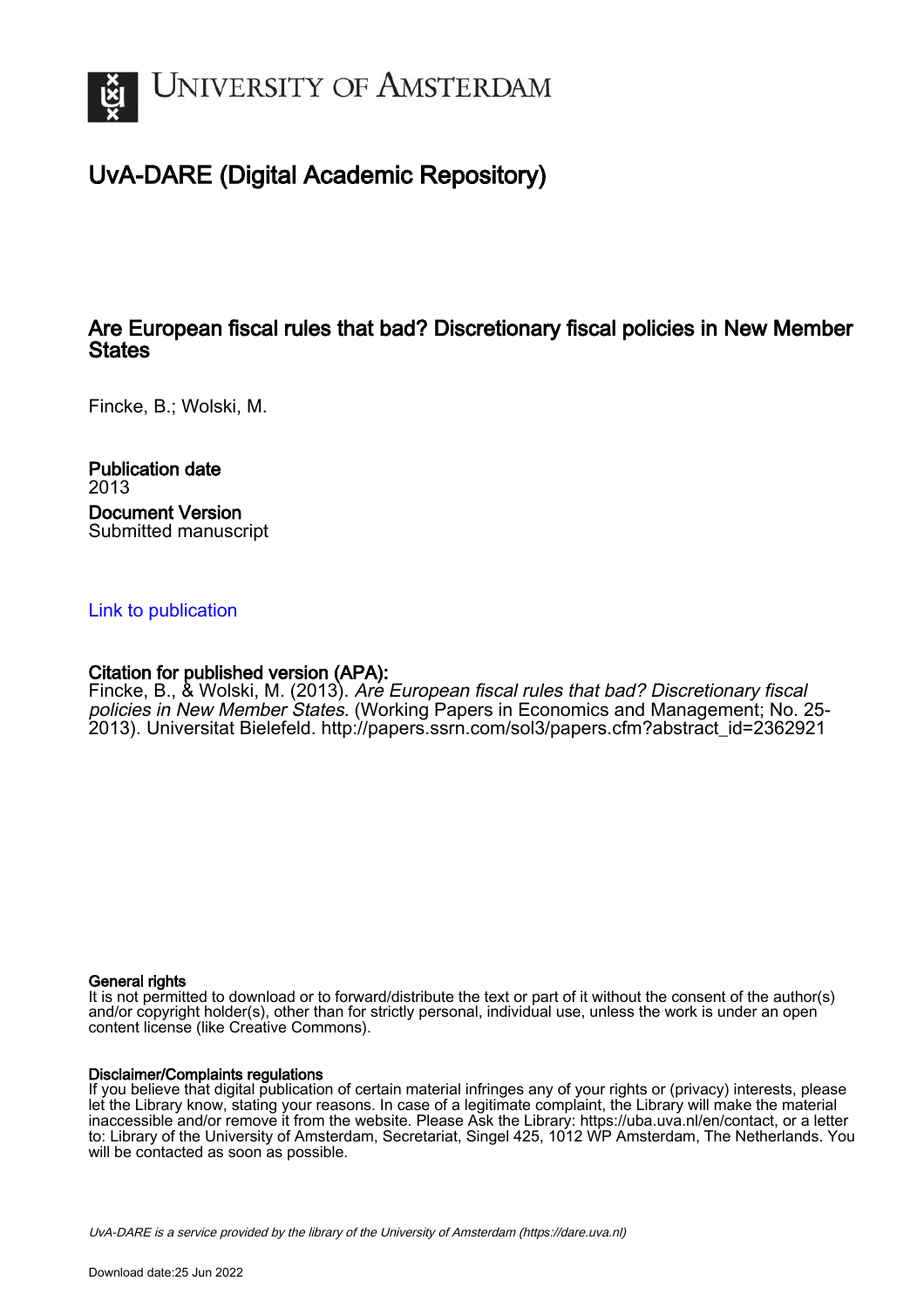

Electronic copy available at: http://ssrn.com/abstract=2362921

**www.wiwi.uni−bielefeld.de** ➔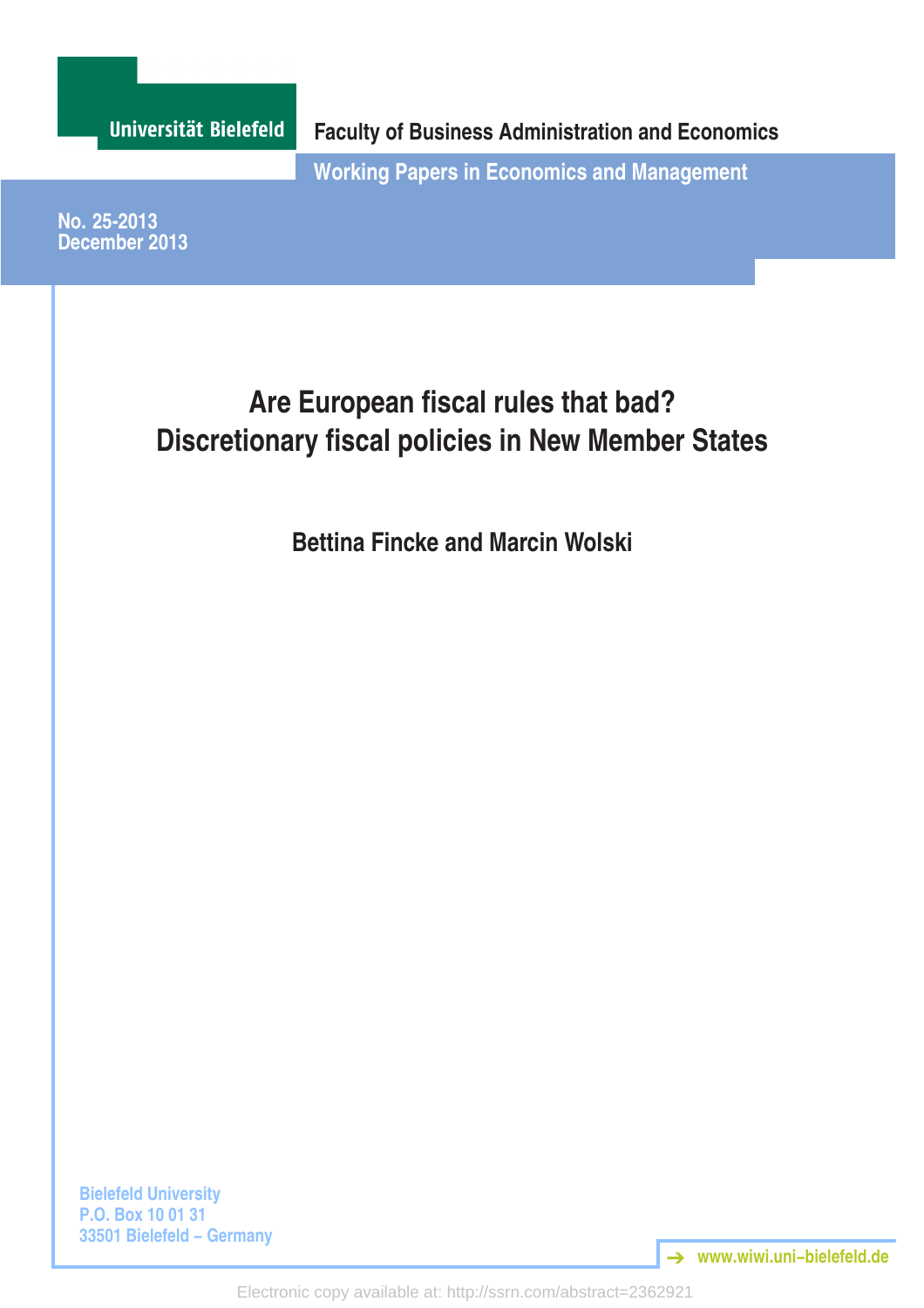# Are European fiscal rules that bad? Discretionary fiscal policies in New Member States

Bettina Fincke $^{\dagger1}$  and Marcin Wolski  $^{\dagger2,3}$ 

<sup>1</sup>Bielefeld University, Department of Business Administration and Economics <sup>2</sup>Bielefeld University, Bielefeld Graduate School of Economics and Management (BiGSEM) <sup>3</sup>University of Amsterdam, Center for Nonlinear Dynamics in Economics and Finance (CeNDEF)

#### Abstract

There is no clear-cut evidence on how the adoption of the European fiscal standards influences discretionary fiscal policies within the Member States. This study investigates that phenomenon on the example of the 2004 enlargement. The results show that the effects of the adoption of EU fiscal rules bring a statistically significant change towards more countercyclical behavior. The results are robust for different model specifications, including alternative time spans and correcting for the possible influence of the financial crises and political forces. Interestingly, the year 2004 did not have any significant impact on the change in fiscal policies in the Old Member States, suggesting that the EU entry might motivate new members to run more prudent budgetary policies.

Keywords: discretionary fiscal policy, New Member States JEL Classification Numbers: E62, O52

<sup>†</sup>The corresponding e-mails are bfincke@wiwi.uni-bielefeld.de and mwolski@wiwi.unibielefeld.de. Marcin Wolski acknowledges the financial support from the European Doctorate in Economics - Erasmus Mundus (EDEEM).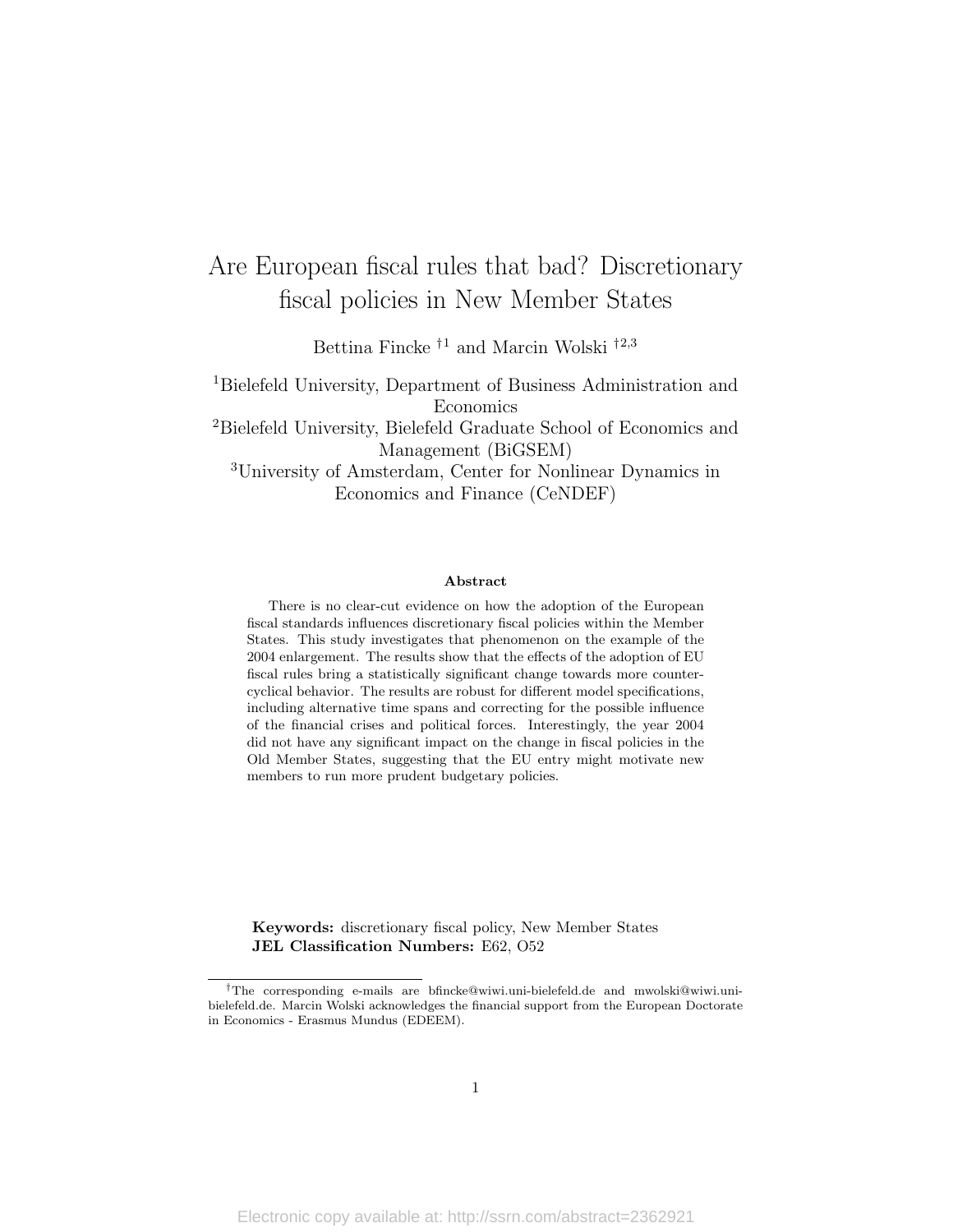### 1 Introduction

Fiscal arrangements belong to the most criticized aspects of the European Union's (EU) internal policy (Candelon *et al.*, 2010). A widely cited reason for that concerns the inability of the EU governments to run stabilizing fiscal policies having the Maastricht Treaty (MT) and the Stability and Growth Pact (SGP) in the background (Wyplosz, 2006; Gali and Perotti, 2003; Candelon et al., 2010). However, there has been no clear-cut evidence on how the EU fiscal rules affect discretionary fiscal policies nor what effects they pose on business cycles within the EU. Some studies prove a significant change in fiscal behavior after the adoption of the MT or the SGP fiscal rules, whereas other research shows the opposite.

This paper contributes to the topic by assessing the influence of the adoption of the EU fiscal standards on discretionary fiscal behavior empirically, on the example of the 2004 EU enlargement. Moreover, in order to determine whether the EU entry was a core event which influenced fiscal policies among the New Member States, the analysis compares the tendencies in the fiscal behavior between them and the Old Member states.

The study is carried out on all the New Member States (NMS) that joined the EU in 2004; Cyprus, Czech Republic, Estonia, Hungary, Latvia, Lithuania, Malta, Poland, Slovakia and Slovenia. Following the literature, different model specifications are applied to correct for possible biases. The first one, is the simplest one and similar to the approach taken by Gali and Perotti (2003). It estimates the influence of the output gap on discretionary fiscal decisions using the fixed effects panel technique and assuming the existence of a structural break in 2004. To correct for the possible bias resulting from the financial crisis and the sovereign debt crisis in the Euro zone, we carry out the robustness check by adding a proxy variable, reflecting the situation in the loan market, and by cutting the time span of the analysis in 2008. The fifth model combines the last two specifications. The time span of the study has been limited by data availability and quality and, therefore, covers years 2000-2012.

To further investigate this phenomenon, the study focuses on the comparison of discretionary fiscal policies between the NMS and Old Member States (OMS). The OMS comprise 15 Member States which were in the EU before 2004 (Gali and Perotti, 2003), i.e. Austria, Belgium, Denmark, Finland, France, Germany, Greece, Ireland, Italy, Luxembourg, the Netherlands, Portugal, Spain, Sweden and the United Kingdom.

Interestingly, a remarkable and significant switch towards counter-cyclical fiscal behavior is observed for the NMS, especially in the most recent years, with no similar effect on the OMS. Among all the models for the latter, the only well-specified one suggests that the OMS were running acyclical fiscal policies for the entire period, driven mostly by external factors rather than complying with the EU fiscal rules.

The remainder of this paper is organized as follows. Section 2 brings forward the recent results on the topic and discusses the influence of fiscal policies on a business cycle. Section 3 investigates the changes in discretionary fiscal policies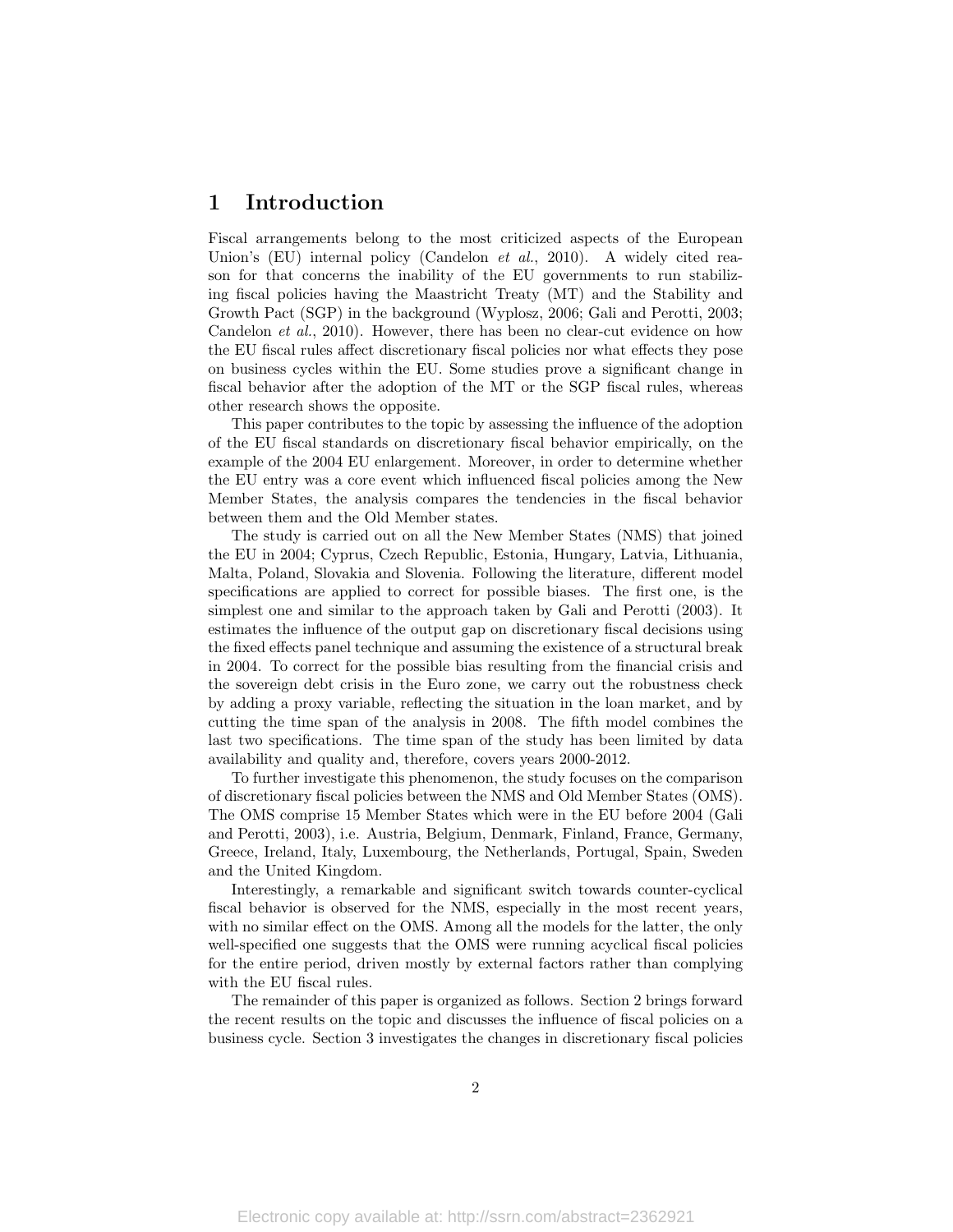before and after the 2004 EU enlargement. Additionally, we carry out the robustness check to assess the validity of the results. Section 4 summarizes and discusses some concerns regarding the results.

## 2 Literature review and motivation

Thinking of fiscal policy and its influence on the business cycle, one should distinguish between the effects of automatic stabilizers and discretionary actions. The former relates to the natural budget responses to the business cycle fluctuations (Candelon et al., 2010). For example, the revenues from taxes should increase during upswings so that the budget balance becomes larger. Likewise, when there is a recession, the budget balance should decrease as a consequence of, for instance, increased unemployment spending. In short, automatic stabilizers work as a natural mechanism to accumulate capital during booms and spend it during downswings. This all makes the business cycle less vulnerable and aims to provide solid economic growth (Wyplosz, 2006).

However, fiscal authorities are able to stipulate the economy beyond the automatic stabilizers' level. Such actions are called discretionary fiscal policy. Following Kydland and Prescott (1977), it may be driven by the time inconsistency of economic decisions or could be a straightforward consequence of political motivation (Pendleton, 1938; Alesina et al., 2008). An example of a discretionary action could be a change in the tax levels or a revision in government investment policy, for example.

A common view supposes that once a budget is balanced, discretionary actions should be avoided and the reaction to business cycle fluctuations should be left for automatic stabilizers only (European Comission, 2001; Beetsma, 2001; Artis and Buti, 2000). Looking at the EU countries, the condition of a balanced budgetary position has not been always satisfied, mostly because when the European Monetary Union (EMU) was introduced, fiscal policy became the only macroeconomic management instrument. Therefore, it is unlikely that Member States would resign from it easily, violating the balanced budget plan (Wyplosz, 2006).

Excessive discretionary policy could have dramatic consequences for the economy (Wyplosz, 2006). It can not only drive the amount of public debt beyond the sustainable level but can also exacerbate the business cycle or/and foster uncertainty in the markets. The current situation in Europe, with many economies facing fiscal difficulties, reveals these problems. For about five years now EU and especially Euro zone members have been impaired by the financial and debt crisis. Enormous financial rescue programs had to be arranged in order to support seriously debt-troubled economies, such as Greece for instance, and to restore financial stabilization. This assistance is tied to requirements to implement strict austerity measures (European Commission, 2013). By now the Euro zone members Ireland, Greece, Spain and Portugal receive financial support. Recently, also Cyprus applied for assistance.

In order to induce sound fiscal performance and to limit the excessive dis-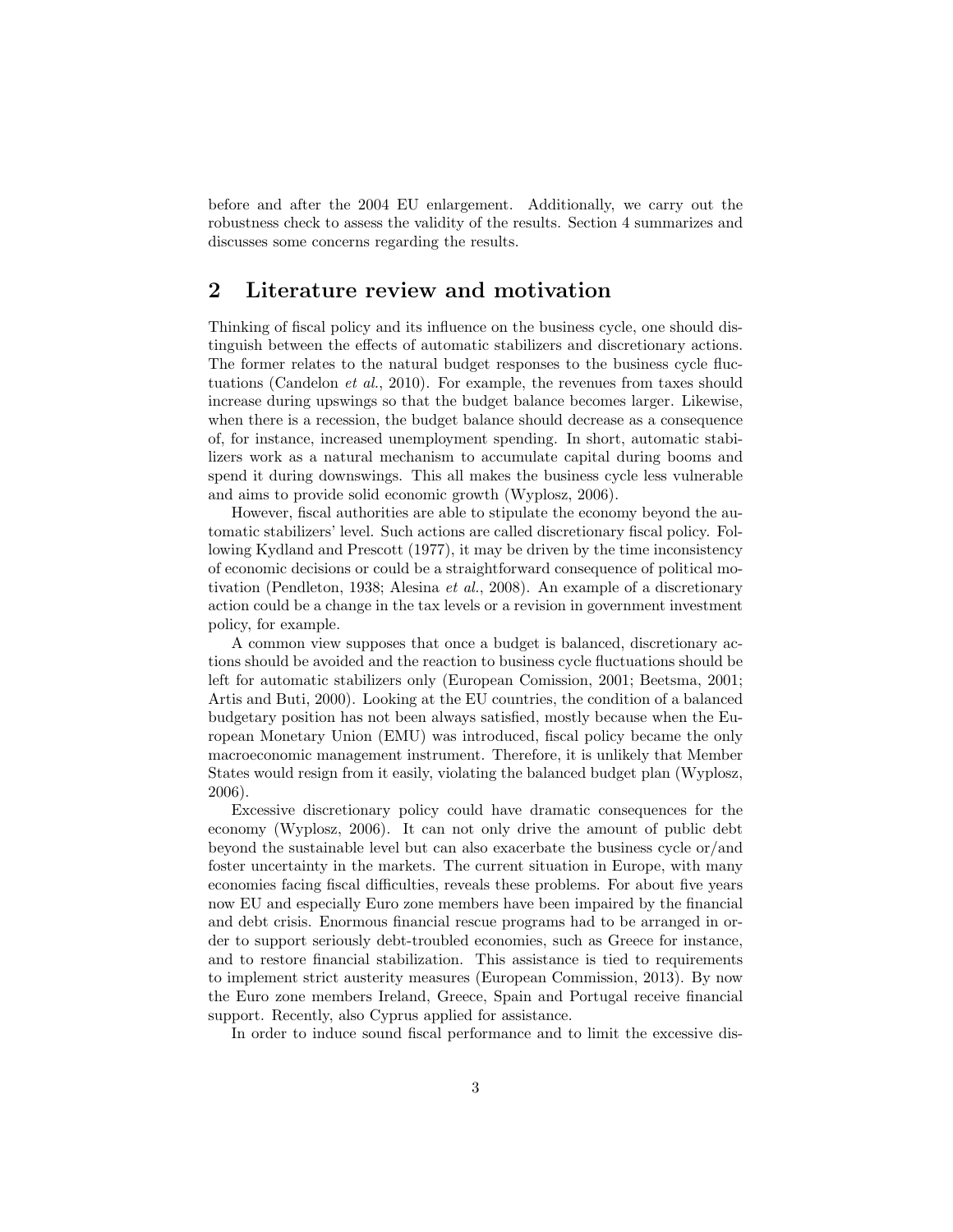cretionary actions within the EU, the MT implemented basic fiscal rules. They refer to the upper deficit and debt ceilings which each country has to respect, i.e. 3 percent deficit-to-GDP and 60 percent debt-to-GDP ratio. Since their introduction in 1992, they have been steadily modified in order to make them more accurate. In 1997 they were extended by the SGP and in 2005 by the decision of European Council entitled 'Improving the Operation of the Stability and Growth Pact'.<sup>1</sup> As a result, the performance of the EU fiscal rules has been improved, however, they still have some drawbacks (Buti *et al.*, 2003; Wyplosz, 2006).

The biggest critique of the EU fiscal arrangements comes from the fact that they might limit the flexibility of national fiscal authorities too much, especially during recessions (Gali and Perotti, 2003), but also during recently observed financial crises. Consequently, governments would not be able to follow countercyclical policies and impose balanced budgetary plans because they would be absorbed by fighting external shocks instead or they would be facing internal political pressure.

Scholars have tried to explain empirically whether those threats are justified. The results are, however, ambiguous. Two basic concepts arise from the literature. The first one, proved by Buti et al. (1997); Gali and Perotti (2003) and Wyplosz (2006), states that discretionary fiscal policies in the EMU countries were pro-cyclical before 1992 and acyclical afterwards.<sup>2</sup> The second concept refers to studies of Von Hagen  $(2005)$  and Candelon *et al.*  $(2010)$  who also confirm that before 1992 the discretionary fiscal policies in the EMU were pro-cyclical, however, they remained pro-cyclical after the MT was signed. An interesting conclusion from Candelon et al. (2010) is that the empirical results are very susceptible to the time spans of the analysis. In fact, using similar methodology to Gali and Perotti (2003) but expanding the data set by two years only, Candelon et al. (2010) obtained the opposite results.

This study contributes to the discussion by expanding the scope of the analysis to the NMS and includes the most recent years. Additionally, our dataset consists of quarterly data having more degrees of freedom and making the analysis more robust.

## 3 The 2004 enlargement

Fiscal policies in the NMS have been characterized by a strong heterogeneity among countries with some running pro-cyclical and others running countercyclical policies (Schneider and Zapal, 2005). However, none of the studies treated the characteristics of fiscal policies in accordance with a structural break in 2004 - a year when the NMS officially became a part of the EU and adopted its fiscal standards. Moreover, previous research took a very narrow view on the recent situation of fiscal policies in the NMS. In fact, none of the studies

<sup>&</sup>lt;sup>1</sup> For a detailed analysis of the evolution of fiscal rules in the EU, see Wyplosz (2006).

 $2$ The term 'acyclical' refers to Gali and Perotti (2003) and means that there was no significant impact of discretionary policy on the business cycle fluctuations.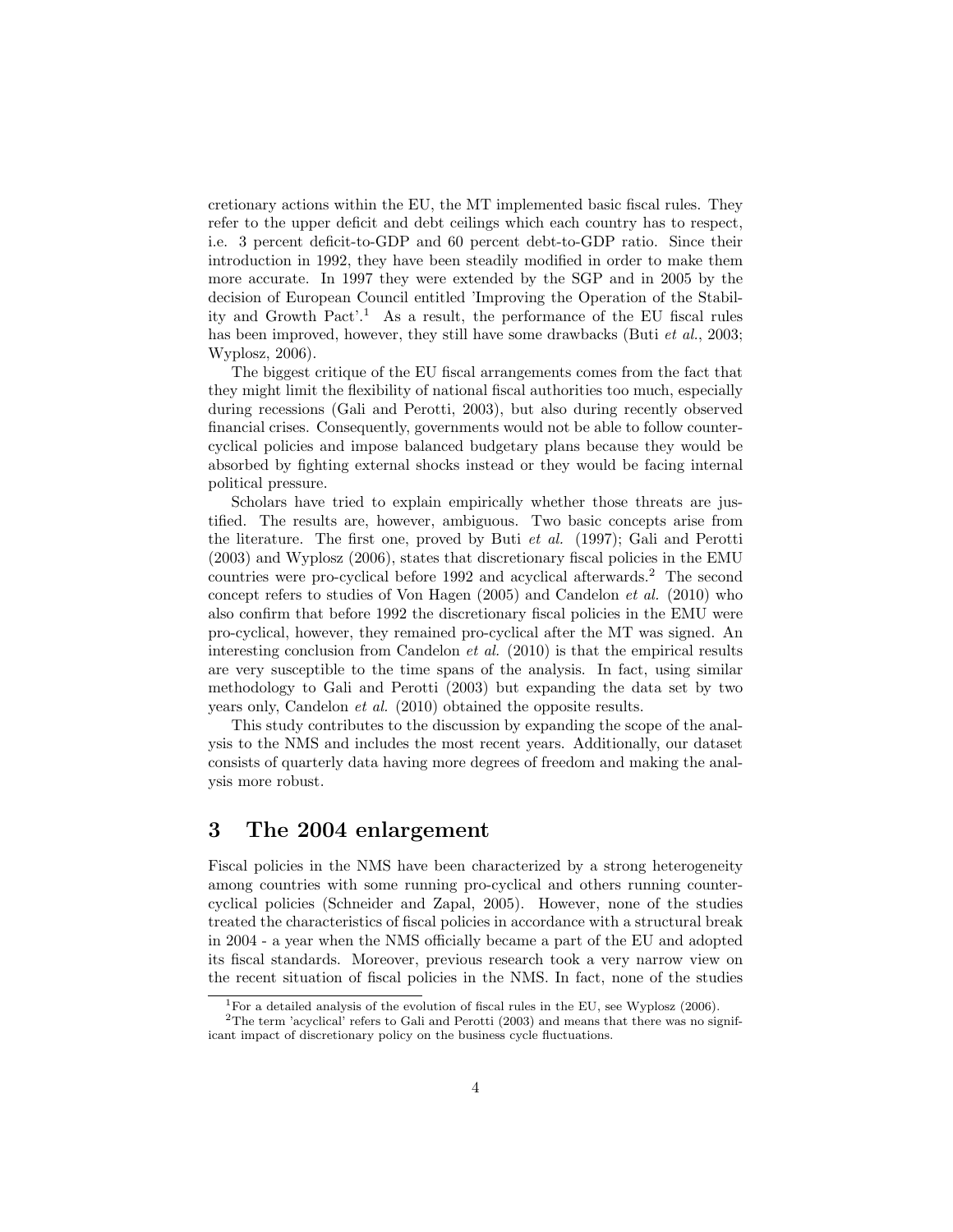analyzes the NMS in isolation after 2006. Eventually, we may find an evidence in favor of the pro-cyclicality of fiscal policies in the NMS until 2006 with barely any insight on what happened afterwards.

To assess whether the NMS changed their fiscal behavior after adopting EU fiscal target, this study uses the methodology proposed by Gali and Perotti  $(2003)$  and extended by Candelon *et al.*  $(2010)$ . The idea is to estimate the influence of the economy output gap on discretionary policy, which is approximated by the structural (primary) budget balance. In other words, fiscal policy is assessed from the perspective of a reference value that is not influenced by the cyclical component. In this study, the reference value is the potential GDP.

The workhorse panel model specification may be written as:

$$
d_{i,t} = \beta_0 + \beta_d^{BEU} d_{i,t-1} + \beta_d^{AEU} d_{i,t-1} + \beta_{gap}^{BEU} E_{i,t-1} [gap_{i,t}^{BEU}] + \beta_{gap}^{AEU} E_{i,t-1} [gap_{i,t}^{AEU}] + \beta_b^{BEU} b_{i,t-1} + \beta_b^{AEU} b_{i,t-1} + B^{BEU} \Omega_{i,t}^{BEU} + B^{AEU} \Omega_{i,t}^{AEU} + u_{i,t},
$$
(1)

where  $d_{i,t}$  is a proxy for structural budget balance,  $E_{i,t-1}[gap_{i,t}]$  reflects the output gap expected at a previous period and  $b_{i,t}$  is the debt level. Matrix Ω consists of control variables, described in detail later, and B is a corresponding vector of coefficients. Subscripts  $i$  and  $t$  refer to country and time dimensions respectively. The error term consists of individual and time-specific effects  $(u_{i,t} = v_i + \varepsilon_{i,t})$ . The model distinguishes between the influence of output gaps on the discretionary policy before  $(\beta_{gap}^{BEU})$  and after  $(\beta_{gap}^{AEU})$  the structural break in 2004. Also, the control variables are split before and after EU entry as well. In fact, since we are endowed with quarterly data, we cut the sample in the last quarter of 2004. To correct for the country size, all of the variables are taken relative to GDP.

Taking the expectation of the output gap at a previous period makes a clear sense. Any government decides on fiscal policy using the expected output gap variations (Gali and Perotti, 2003). This study assumes rational expectations  $(E_{t-1}[gap_t] = gap_t)$  which is not far from reality taking into account that the fiscal authorities should know the response functions. This assumption is in line with the literature (Gali and Perotti, 2003; Candelon *et al.*, 2010; Wyplosz, 2006; Marinheiro, 2005).

Positive values of  $\beta_{gap}^{BEU}$  or  $\beta_{gap}^{AEU}$  indicate counter-cyclical discretionary policy in a given period. In fact, this suggests that a fiscal authority was increasing structural budget balance during upswings which is exactly the definition of a counter-cyclical fiscal behavior. The  $\beta_d$  coefficient suggests that a fiscal authority is concerned about previous period conditions and tries to include them in the current fiscal policy. This makes a clear sense. If a government is worried about the deficit levels from the past, it should increase today's balance to stabilize it. Additionally, more technically speaking  $\beta_d > 0$  indicates extrapolative or a kind of trend-following while  $\beta_d < 0$  reveals mean reversive behavior. The stationarity of the deficit time series is supported by  $|\beta_d| < 1$  (Roodman, 2006).

The specification of the model may lead to an endogeneity bias which arises between structural deficit and output gap. To correct for that, the instrumen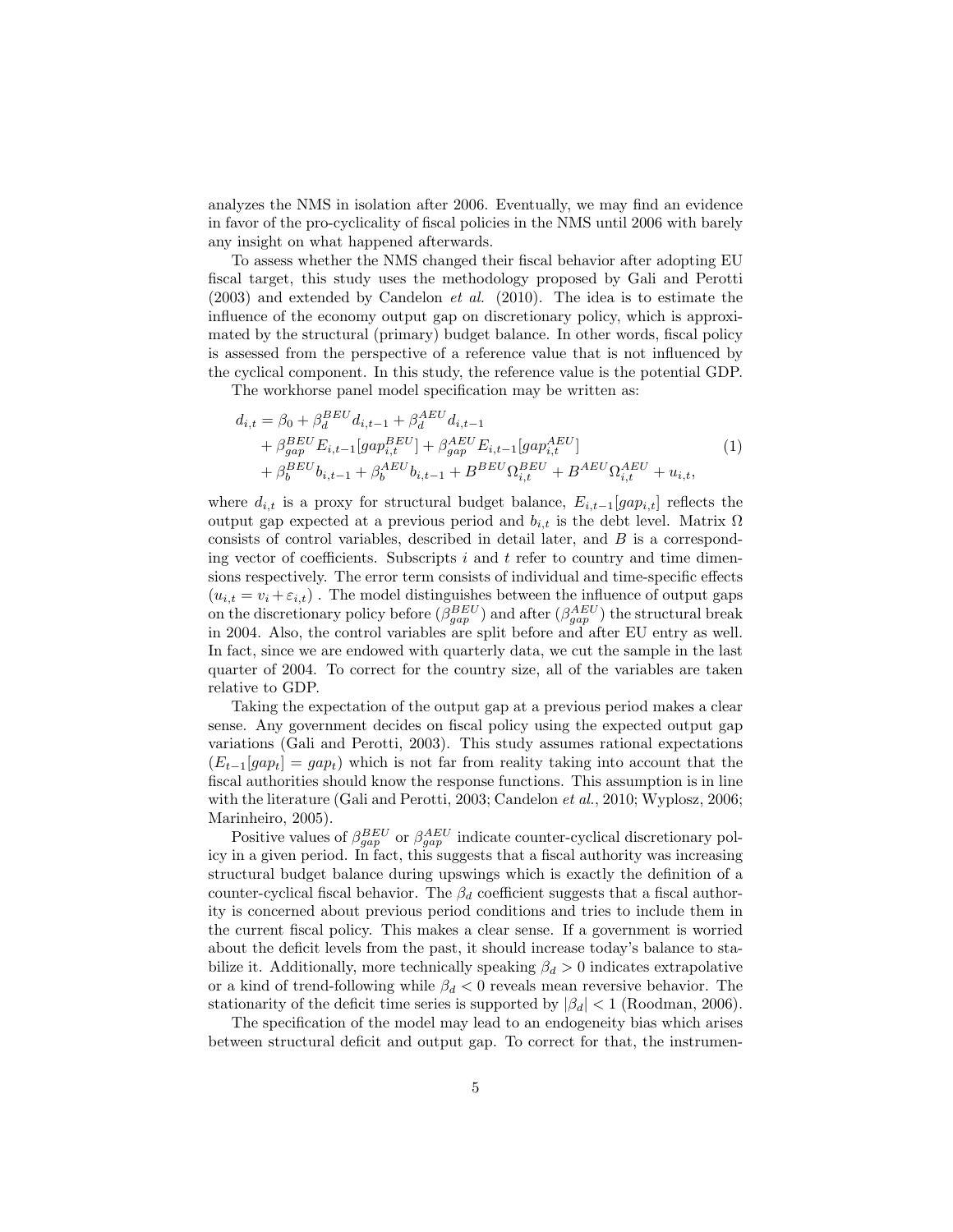tal variable  $(IV)$  technique is used with a standard fixed effects model.<sup>3</sup> To determine the proper instruments we follow closely the settings from Gali and Perotti (2003) and Candelon et al. (2010) and use up to the second lag of the output gap in the United States. Clearly, one would expect a high correlation between the lagged US and current EU production as a result of high trade flows and foreign direct investments. It is, however, doubtful to find a relationship between it and the structural budget deficits across the EU, which should make it a good instrument. Additionally, its validity is assessed statistically.

#### 3.1 Data

For a first step, an illustration of the relevant variables is a good mean to get an idea of the economic circumstances and public finances in the NMS and the OMS. The data for the following eight figures comes from the European Central Bank (2013) and the International Monetary Fund (2013).



Figure 1: Primary balance ratio NMS.

Figure 2: Primary balance ratio OMS.

The variables we take into consideration in our analysis refer to the central public finance indicators as well as to instruments which governments may influence. As a proxy for measuring discretionary fiscal policy, the dependent variable in our setting, we chose the primary balance to GDP ratio (Gali and Perotti, 2003). This is a parameter which the administration can directly influence through its budget, tax or spending (in general fiscal) policy. The data for

 $3$ (Candelon *et al.*, 2010) applies the dynamic panel method to correct for the endogeneity bias. Originally, the dynamic panel technique was designed for large-N and small-T samples, meaning for settings with many individuals and limited number of periods. In our dataset, however, we observe the opposite. Therefore, we favor the panel IV technique over the dynamic panel methods.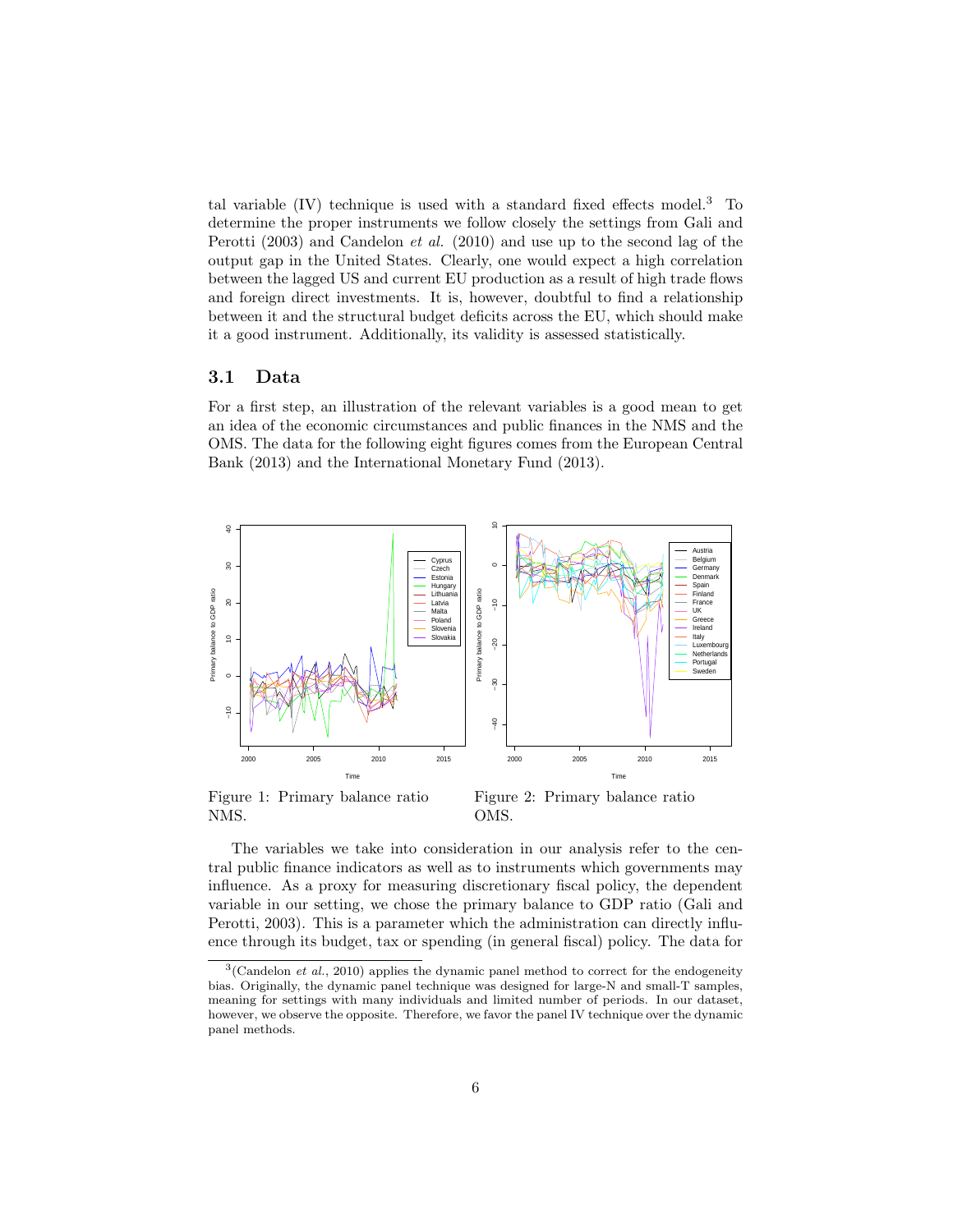

Figure 3: Output gap ratio NMS.

Figure 4: Output gap ratio OMS.

the primary balance ratios is depicted in figures 1 for the NMS and 2 for the OMS.

What concerns the primary balance ratios for the NMS, figure 1, certainly the one-off effect in Hungary in the first quarter 2011 is a distinctive feature. This irregular budgetary surplus was due to revenues from a shift of pension assets (International Monetary Fund,  $2012$ ).<sup>4</sup> Besides that, the primary balance ratios mainly oscillate around zero. For the OMS, figure 2, generally a slight negative tendency of the primary surplus ratios may be observed with the extreme values of Ireland in 2010, due to stabilization of the banking sector. Soon afterwards, in November 2010, Ireland applied for financial assistance with a volume of 85 billion Euros (EFSF (European Financial Stability Facility), 2013). Also for Greece a severe deterioration of the primary balance ratio is depicted for the crisis years, however, for both economies some improvement is visible for the recent observations.

Regarding the explanatory variables, our central regressor is the output gap ratio. It is constructed by calculating the difference between the observed GDP value, denote it by  $Y$ , and the GDP trend,  $Y^*$ , relative to the GDP trend:  $(Y-Y^*)/Y^*$ . Obviously, positive values indicate economic booms while negative values represent downswings. The data is depicted in figures 3 for the NMS and 4 for the OMS. The output gap ratios of the NMS, figure 3, generally show a slight positive trend until about 2007, which, however then collapsed with the financial and debt crisis. Extreme negative values can be observed in Latvia and Estonia in 2009. Latvia also shows the highest output gap ratio in the last quarter of 2006. Recently, some catching up tendency for most economies

<sup>4</sup>This outlier does not bring any qualitative change to the estimation results so as to the final inference. Therefore, we decide to leave it in the dataset in order to make it more methodology consistent.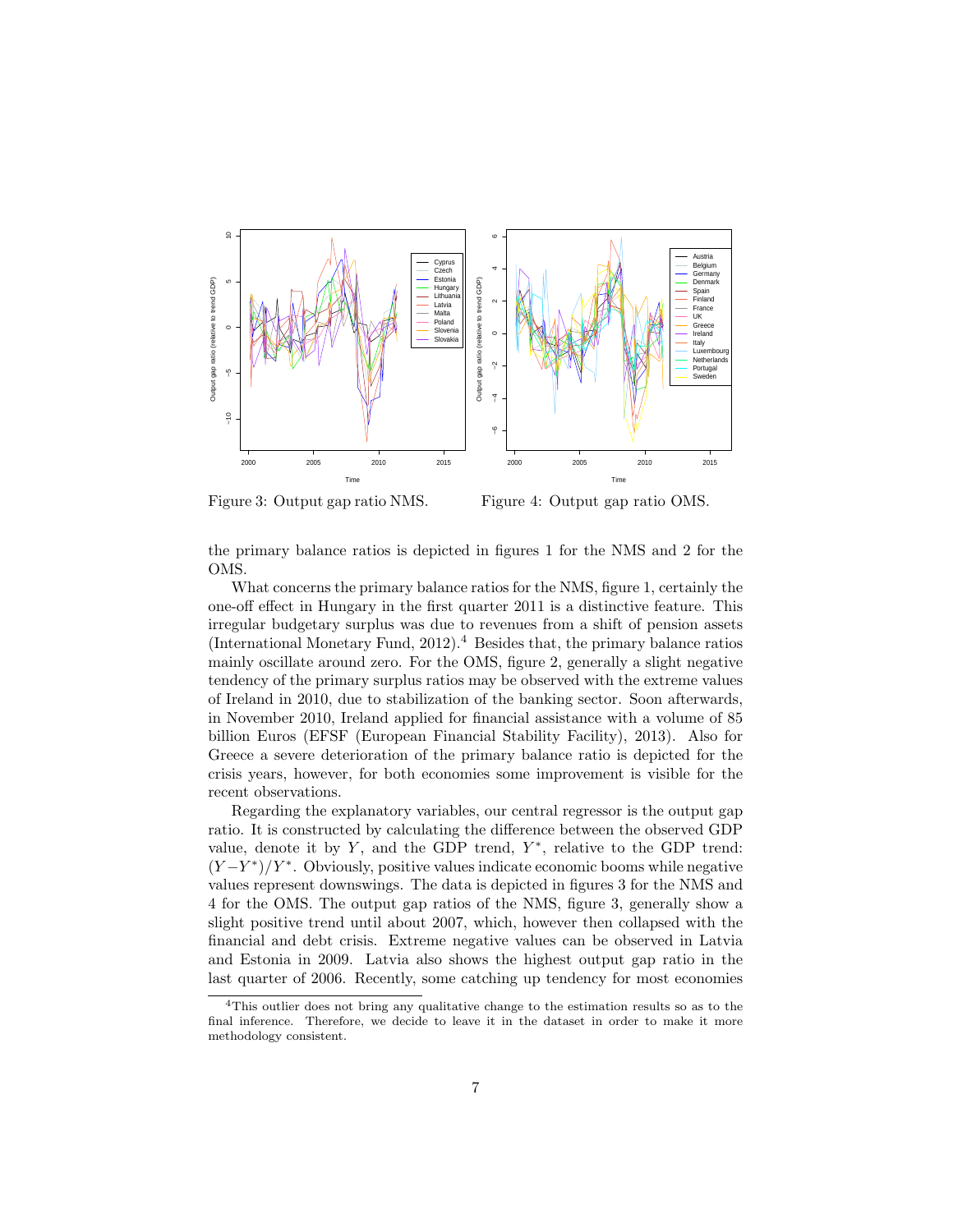can be observed. For the OMS, figure 4, the general pattern is more volatile: the output gap ratios mainly decrease towards the early 2000s, afterwards they improve until about 2007 with especially large positive values for Finland and Luxembourg. Certainly, the situation deteriorated with the outbreak of the crisis. Nevertheless, the recent observations indicate a slow recovery and upward trend in the output gap for many of the OMS.

Due to the recent developments with the financial and debt crisis afflicting Europe, the plots of the debt to GDP ratios and the interest rate gap (compared to Germany's long run bond yield) have been chosen to visualize the situation for the time span 2000-2011. Certainly, the public debt to GDP ratio is included as an explanatory variable, since it is one of the reference indicators from the MT which recently has become important as a result of the financial and debt crisis. (For endogenity and likely correlation effects it is included in lagged terms.)



Figure 5: Debt ratio NMS.

Figure 6: Debt ratio OMS.

Without any doubt, the evolution of the debt to GDP ratios in figures 5 and 6 has significantly been shaped by the crisis. The debt ratio level of some of the OMS used to be higher than for the NMS, for instance in Belgium, Greece and Italy the initial values in 2000 were above 100%. Moreover, within the group of the NMS some countries also show a decline of their debt ratios after the 2004 enlargement (our reference year for the behavior change due to the EU extension), such as Cyprus, Malta and Slovakia. Thus, while for the OMS the distinctive feature here is an increase in public debt during the crisis, many of the NMS's debt ratios additionally tend to be shaped by the 2004 enlargement.

Further, in order to take into account possible crisis volatility the interest rate spreads from figures 7 and 8 are included in our model. They are deter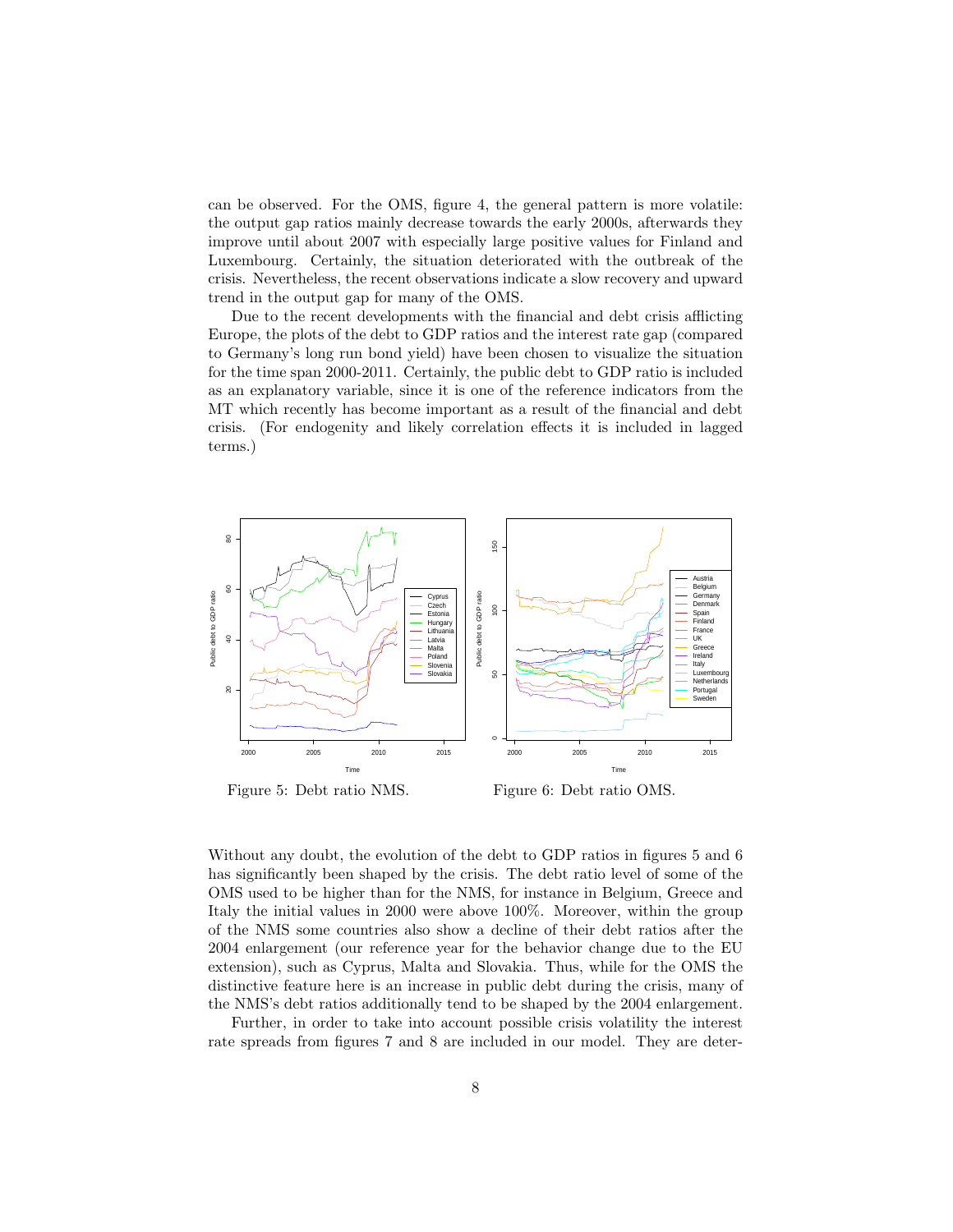mined by the difference between the individual long run government bond yield compared to the reference value of the German log run bond yield. The de-



Figure 7: Interest rate gap NMS.

Figure 8: Interest rate gap OMS.

velopment of the spreads reveals a familiar pattern: figure. 7 shows an almost u-shaped run for the NMS, which also displays the dynamics of the proceeding of the European integration. Many of these interest rate gaps were decreasing until about 2004 and then stayed low until about 2008. With the outbreak of the crisis they began to rise again. For the OMS's spread development in figure. 8, again, the crisis years shape the characteristic run.

Moreover, to capture potential influence of political effects, a dummy variable for parliamentary elections is added to the model for the years when the election took place. Such a specification corrects for possible bias resulting from irresponsible budgetary spending in the election years (De Haan et al., 2003).

Usually, empirical analyses are limited by data quality and availability, which holds especially true for studies concerning NMS. Therefore, we used a combined data set, mainly consisting of data from European Central Bank (2013) and International Monetary Fund (2013). The election variable concerns parliamentary election dates and has been taken from International Foundation for Electoral Systems (IFES) (2013). Regarding the frequency, we employed quarterly data in order to enhance the time span, here covering the years from 2000 (Q1) until 2011 (Q4). This yields 48 observations per country and a total size of  $N = 480$  for NMS and  $N = 720$  for OMS. Obtaining a continuous and consistent series required a thorough data set preparation. Seldom missing observations had been extrapolated in order to make the panel balanced. Moreover, for calculation of the GDP trend  $Y^*$ , the real GDP series had been filtered with a Hodrick-Prescott method in  $R$  2.9.0. Finally, all variables had been seasonally adjusted.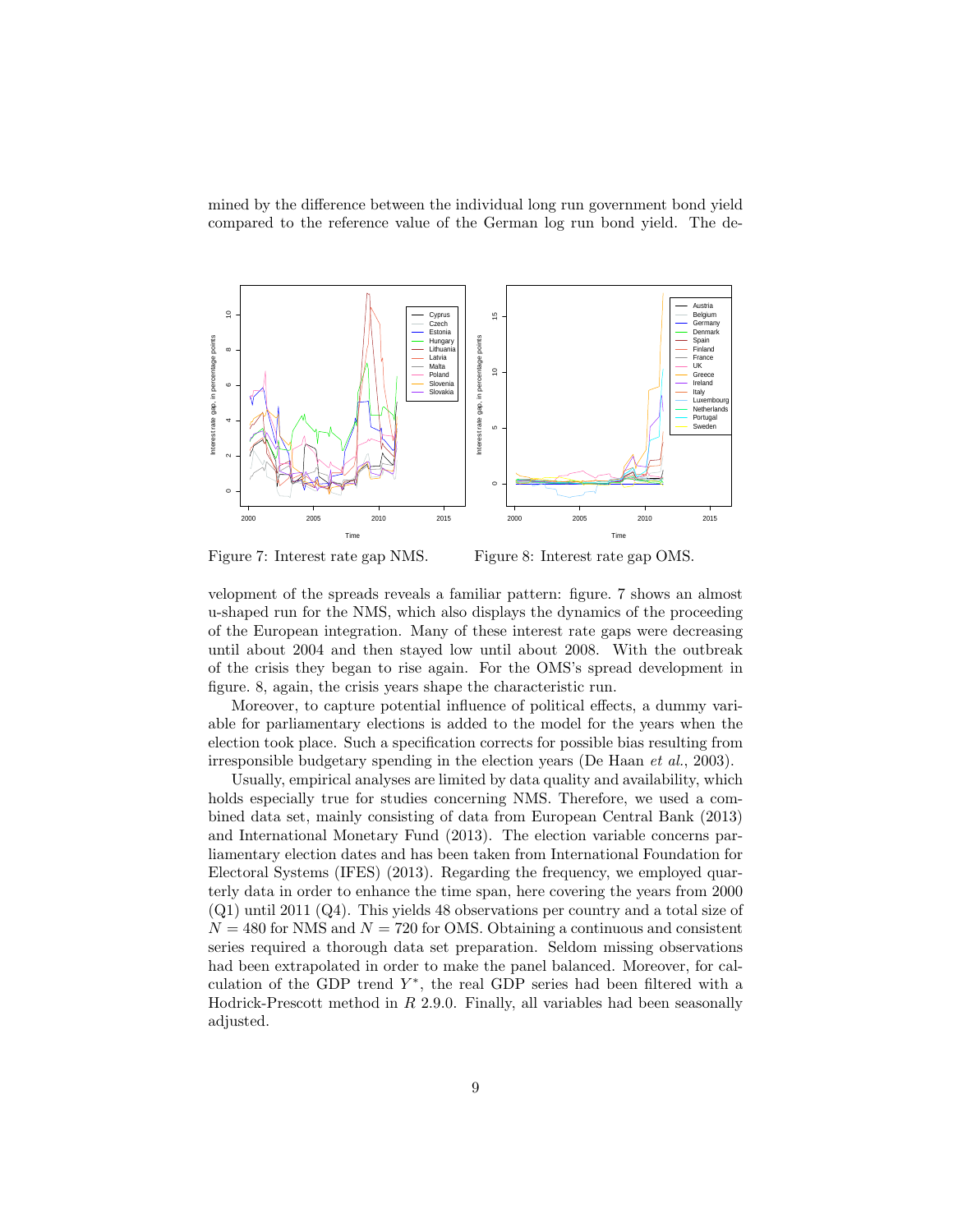#### 3.2 Results

The regression outcomes for the NMS are presented in Table 1.<sup>5</sup> For clarity reasons, we present the results for all the model specifications. First, for the full sample and standard regressors (lagged budget balance, output gap ratio and lagged debt ratio - all before and after EU entry) see Model 1, presented in the first column. Taking into account the current crisis, we followed a twofold approach. On the one hand we cut the sample and consider only the time period before the crisis (Q12001-Q42008), model type 2, second column. On the other hand, we include the interest rate gap, model type 3, third column. Finally, as an additional specification we also include an election dummy variable, capturing the influence of politics, type 4 and 5, forth and fifths column respectively. The reason for cutting the sample in the last quarter of 2008 is twofold: on the one hand this allows to equalize the number of the degrees of freedom and on the other hand it enables to observe the behavior before the crisis began.

The results show that the coefficients of interest  $\beta^{BEU}$  and  $\beta^{AEU}$ , which correspond to the effect of the output gap ratio before and after EU enlargement in 2004 on the primary balance ratio, are statistically significant after EU entry only. Interestingly, all  $\beta^{AEU}$  coefficients are positive indicating counter-cyclical fiscal policy in NMS after joining the EU. This holds true for all model type specifications. The results suggest also that the discretionary fiscal policies before the 2004 entry were acyclical, in a sense that there was no statistically significant influence from the output gap on the structural balance. This is somehow confirming the results from Schneider and Zapal (2005) but on the aggregate level, with some countries running pro-cyclical and the other having counter-cyclical budgetary positions. These results might be interpreted in two ways proving that either the heterogeneity in fiscal behavior decreased and the fiscal change was relatively small, or the heterogeneity persisted with the 2004 effect being relatively larger. This is out of the scope of this paper to investigate this in details and we leave this interesting topic for further consideration.

Concerning the other coefficients, only the lagged primary balance turns out to be statistically significant for all of the model specifications. As expected the coefficient is positive and lies on the unit circle, confirming the stationarity (Roodman, 2006). In line with the comments from above concerning the  $\beta_d$ being smaller or larger than zero, the results suggest a trend-following behavior. This reflects objections of the administration about previous periods conditions. Further, the interest rate gap and election variable prove to affect the primary balance significantly and negatively after 2004 entry. For the interest rate this may display the influence of the current crisis. The higher the gap, i.e. the worse the economic condition of the economy, the higher the deficit in this period. The negative election effect indicates lower surpluses in times of elections (potentially 'election gifts'), also in line with theory (De Haan et al., 2003).

Interpreting our results for the NMS from an economic policy perspective yields very interesting insights on the actual discretionary fiscal policies in a given time span. The outcomes reveal a statistically significant change towards

<sup>5</sup>All the estimations have been implemented in STATA 12.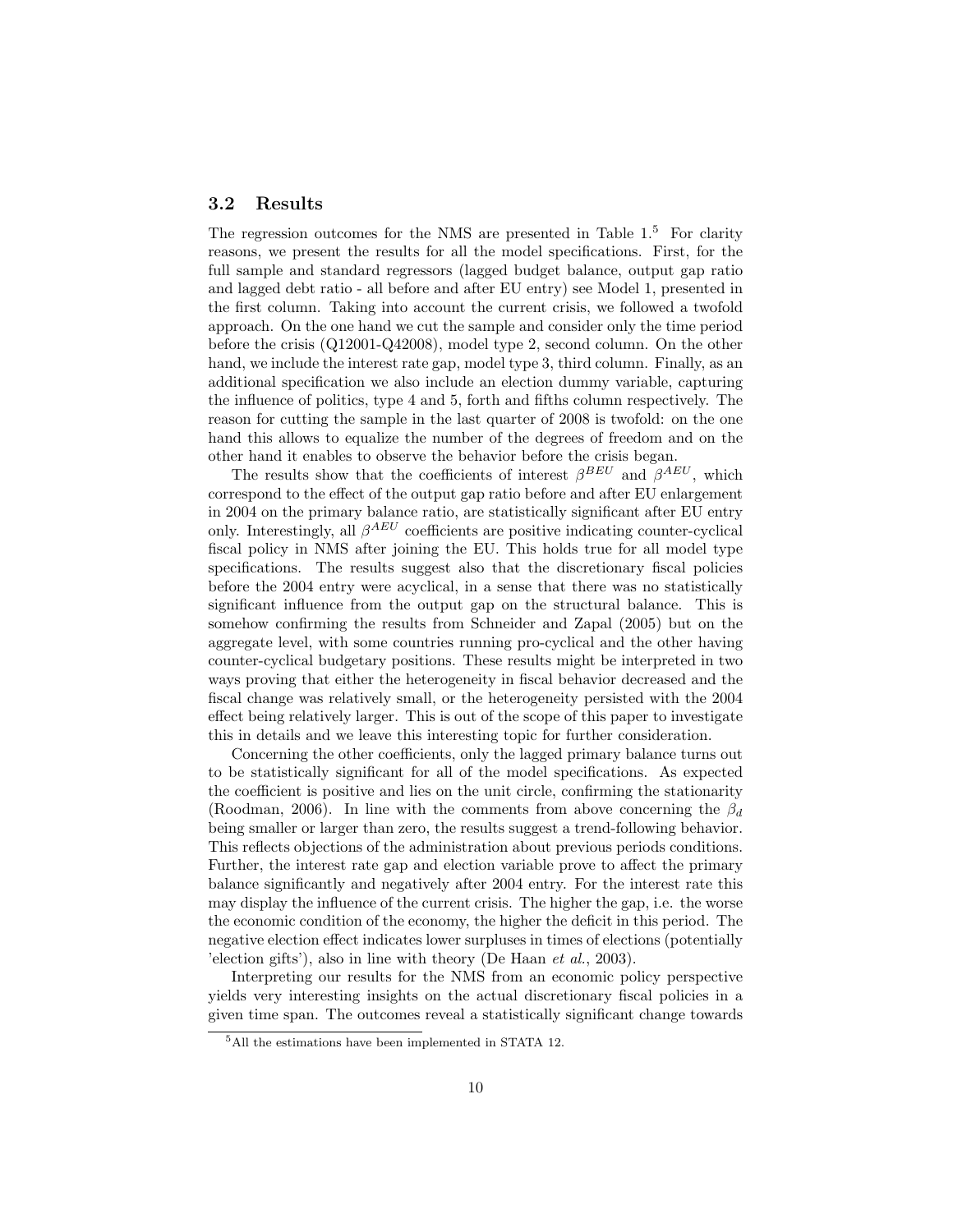the counter-cyclical fiscal behavior after 2004. The result is robust with respect to almost all model specifications except for model 3, i.e. when correcting for interest rate gap only. This might suggest that countries which were suffering from the high interest rates (comparing to Germany) did not change their fiscal behavior that much. In fact, one should expect that the EU fiscal rules would be accepted mostly in countries which do not suffer from the economic turbulence (Wyplosz, 2006). However, correcting for the crisis and political forces, the change in 2004 becomes significant again, confirming previous reasoning.

Year 2004 brought a significant change to almost all of the regressors. One may claim that this is a result of an increased number of degrees of freedom for the after-2004-specification. However, even if we correct for the sample size, the results remain similar. In fact, it seems that the EU entry did not only change the discretionary fiscal behavior among the NMS but it also shaped the fiscal responses against different financial and political forces.

One should pay attention to the possible over-identification problems, resulting from the choice of instruments. The number of lags in the instrument space was chosen in order to yield a maximum Sargan test p-value. Nevertheless, they might seem troubling for some of the readers. When considering the p-values for the standard Sargan test for over-identifying restrictions, one should keep in mind the possible heteroscedasticity of the errors which could influence the test performance (Roodman, 2006). In fact, the magnitude of the p-values is similar to the one presented in Candelon et al. (2010) for the comparable model specifications, being acceptable at the 5% significance level. Therefore, in order to draw conclusions, one should pay attention to the holistic perspective of our estimation results. The well specified model, i.e. model with the truncated time span, confirms the main inference from the other models together with satisfying the over-identification restrictions.

Interestingly, one may think of the reason why there are over-identification problems with years after 2008. An explanation could lie in the increased heterogeneity in reactions to the financial crisis among the NMS. Clearly, different NMS got different exposure to foreign risks and were differently affected by the crisis. For instance countries like Lithuania, Estonia or Latvia suffered from a huge economic losses immediately after the US crisis. At the same time, the economic situation in Cyprus or Slovenia was mostly affected in the aftermath of the sovereign debt crisis which spread across Europe two years later. Countries like Poland were pretty robust to the foreign shocks as a result of a strong internal consumption and a relatively low degree of internalization of the capital flows. Hungary, however, is a kind of a special case, as the situation may be reckoned to be strongly politically influenced. Concerning Slovakia and Czech Republic, the situation indicates to be relatively similar to Poland, while the behavior of Malta resembles Cyprus.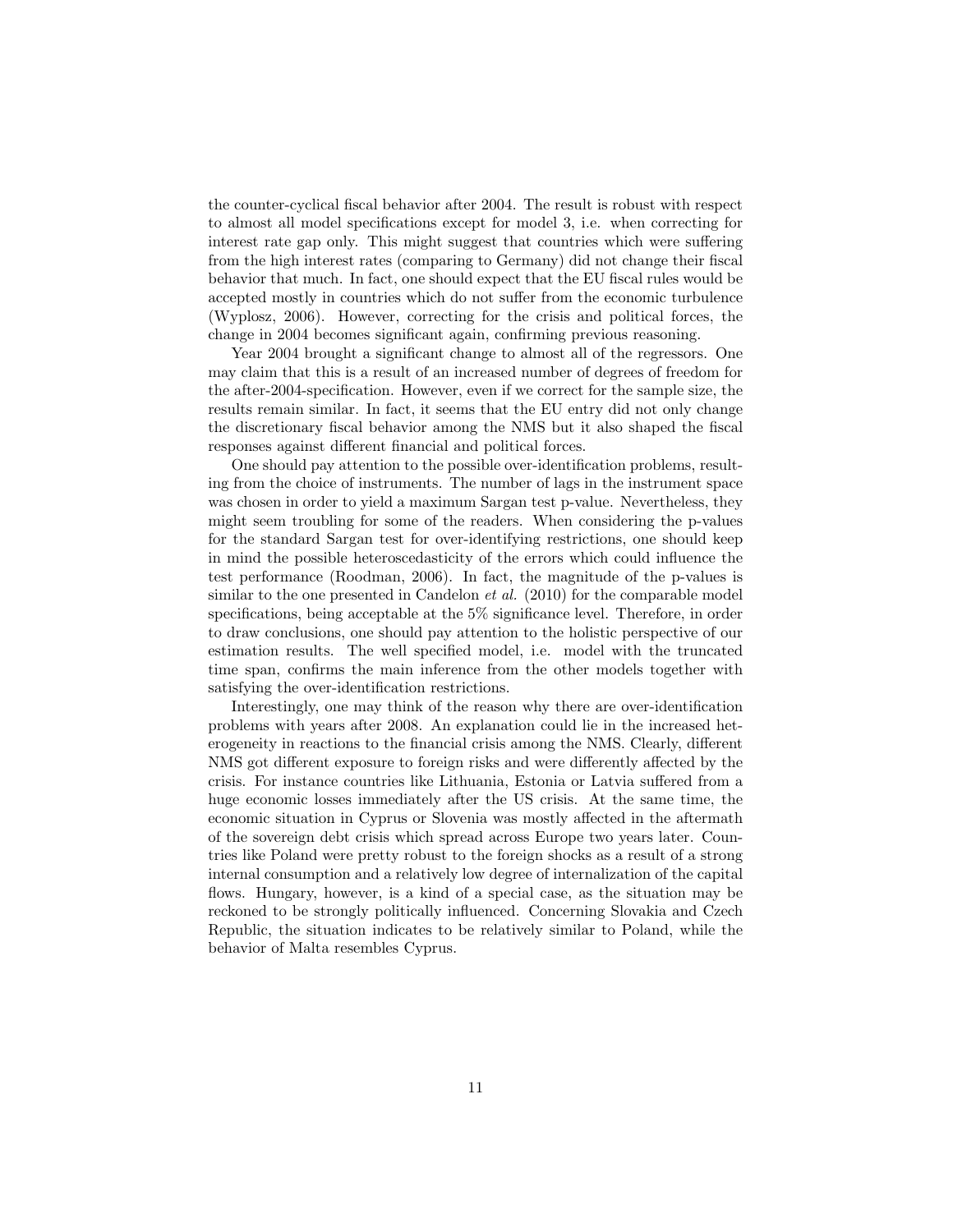| p-value<br>AEU | 0,739<br>$0,251***$<br>(0,050)                      | $0,081*$<br>$0,248***$<br>(0,068)               | $0,005***$<br>$0,039*$<br>$(0,023)$ | $0,008***$<br>$-0,504***$<br>(0,123) | 0,744<br>$-0,908**$<br>$(0,427)$            | $\label{eq:GAPUS} \begin{array}{l} \scriptstyle GAPUS, t-1 \, , GAPUS, t-2 \end{array}$<br>0,042<br>28%<br>460 |
|----------------|-----------------------------------------------------|-------------------------------------------------|-------------------------------------|--------------------------------------|---------------------------------------------|----------------------------------------------------------------------------------------------------------------|
| BEU            | (0,087)<br>$0.468$ $0.219**$                        | 0,004<br>(0, 122)                               | (0,026)                             | (0,141)                              | (0, 523)<br>$-0,691$                        |                                                                                                                |
| p-value        |                                                     |                                                 | $0,045**$                           |                                      | 0,438                                       |                                                                                                                |
| AEU            | (0,050)<br>$0,664$   $0,221**$ 0,293***             | $0,383***0,004***$<br>(0,060)                   | (0,010)                             |                                      | $-0,608$ $-1,129***$<br>$(0,531)$ $(0,431)$ | $GAPUS, t-1, GAPUS, t-2$<br>0,040<br>25%<br>460                                                                |
| BEU            | (0,088)                                             | $-0,013$<br>$(0,124)$                           | $-0,014$<br>$(0,026)$               |                                      |                                             |                                                                                                                |
| $p$ -value     |                                                     | 0,167                                           | $0,033$ $0,004***$<br>(0,023)       |                                      |                                             |                                                                                                                |
| AEU            | (0, 050)<br>$0,265***$                              | (0,065)<br>$0,206***$                           |                                     | $-0,529***0,005***$<br>(0, 123)      |                                             | $GAPUS, t-1, GAPUS, t-2$<br>0,067<br>27%                                                                       |
| <b>BEU</b>     | $0.037**$   0.222**<br>(0,088)                      | $\begin{array}{c} 0,014 \\ (0,122) \end{array}$ | $-0,003$<br>$(0,025)$               | (0,141)                              |                                             |                                                                                                                |
| p-value        |                                                     | $0,029**$                                       | $0,000***$                          |                                      |                                             |                                                                                                                |
| AEU            | $0,362$   $0,186**$ 0,392***<br>$(0,073)$ $(0,077)$ | $0,188***$<br>(0,064)                           | (0,024)                             |                                      |                                             | $\begin{array}{c} 27 \% \\ GAP_{US,t-1} \\ 0,245 \end{array}$<br>320                                           |
| <b>BEU</b>     |                                                     | $^{-0,072}$ (0,096)                             | (0,0.030)                           |                                      |                                             |                                                                                                                |
| AEU p-value    |                                                     | $0,011**$                                       | $0,06*$                             |                                      |                                             |                                                                                                                |
|                | (0,050)                                             | $-0,010$ 0,337***<br>(0,124) (0,058)            | (0,022)                             |                                      |                                             | Instr. $GAP_{US,t-1}, GAP_{US,t-2}$<br>0,069<br>24%<br>460                                                     |
| BEU            | (0,089)                                             |                                                 | $-0,024$<br>$(0,026)$               |                                      |                                             |                                                                                                                |
| Model          | lagged balance $0,224**$ 0.314***                   | output gap                                      | lagged debt                         | interest gap                         | election                                    | R-sq<br>Sargan<br>Obs.                                                                                         |

dummy. Model 5: the same as 1 but with the interest rate gap and the election dummy. Coefficients are reported as well as standard deviation between brackets. \*, \*\*, and \*\*\* imply significance at the 10%, 5%, and 1% signi Table 1: Discretionary fiscal rule in the New Member States before (BEU) and after (AEU) accession to the European Union.<br>Model 1: the benchmark model, i.e. full sample and standard regressors. Model 2: the same as 1 but o sample Q12001-Q42008. Model 3: the same as 1 but with the interest rate gap. Model 4: the same as 1 but with the election Model 1: the benchmark model, i.e. full sample and standard regressors. Model 2: the same as 1 but on the truncated sample Q12001-Q42008. Model 3: the same as 1 but with the interest rate gap. Model 4: the same as 1 but with the election dummy. Model 5: the same as 1 but with the interest rate gap and the election dummy. Coefficients are reported as well as Equality between coefficients is tested by a standard F-test, whose p-value is indicated in the separate columns. The adequacy Equality between coefficients is tested by a standard F-test, whose p-value is indicated in the separate columns. The adequacy Table 1: Discretionary fiscal rule in the New Member States before (BEU) and after (AEU) accession to the European Union. standard deviation between brackets. \*, \*\*, and \*\*\* imply significance at the 10%, 5%, and 1% significance level respectively. of instrument space is tested with the Sargan test. of instrument space is tested with the Sargan test.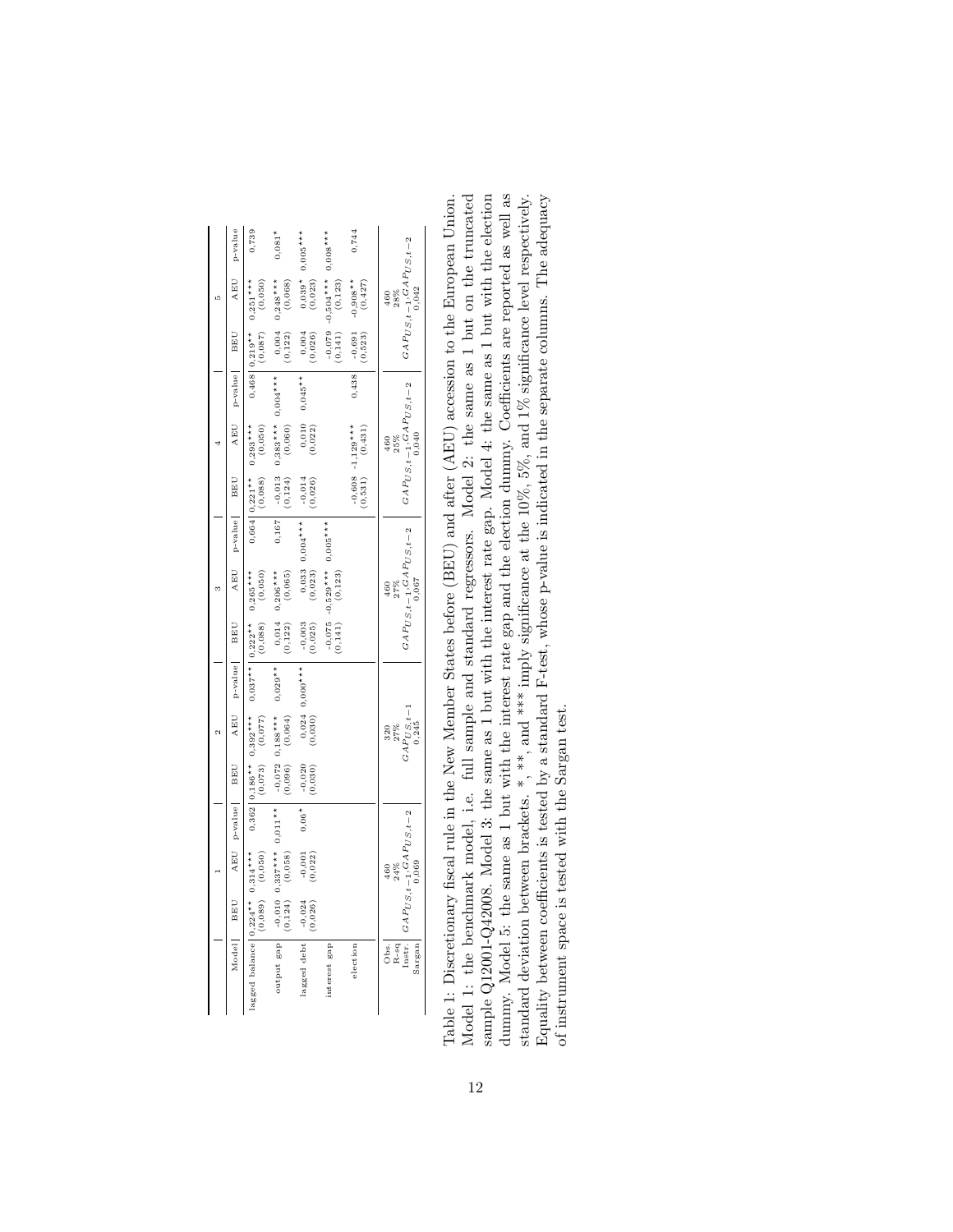#### 3.3 Comparison to the OMS

The results for the OMS are presented in Table 2. The model specifications remain the same as in the previous section.

Since the results suffer from the over-identification bias, they should be taken with caution and should be treated as a comparison for the NMS rather than suiting to draw actual policy conclusions from. The only well specified model, i.e. the model for the truncated time span, suggests, however, that there was no statistically significant change in fiscal behavior for the OMS in year 2004. The other model specifications confirm this. The outcomes may also suggest countercyclical policy after 2004 but it seems to be very influenced by crisis effects. On the one hand, without the crisis years (the truncated sample) the coefficient of interest looses statistical significance and on the other hand including the crisis years yields significant positive effects of the output gap and negative effects of the debt ratio (unsuitable behavior).

The goal of this comparison is to check if there were any other factors in 2004 which could have led to a switch in the discretionary fiscal policies among the member states. It seems that the 2004 effect could be clearly recognized for the NMS only, with no clear-cut evidence for a change in the other member states. Interestingly, one may get an impression that the fiscal policies in the OMS are shaped by different factors than these in the NMS. The over-identification problems and the counter-intuitive sign for the lagged debt variable are just symptoms of that phenomenon. One may also observe no political influence on the fiscal behavior, together with much higher R-squared coefficients.

In fact this might be the confirmation of previously mentioned literature, which pointed out the problem of lack of incentives to run more counter-cyclical fiscal policies and curb down the deficit and debt levels once in the EU (Wyplosz, 2006; Wyplosz, 2002). Our analysis confirms that the NMS were trying to satisfy the MT and SGP regulations and they actually changed their fiscal behavior entering the EU. It is difficult, however, to determine the fiscal stance of the OMS. Certainly, they did not change their fiscal policies in 2004. Moreover, their fiscal behavior was mostly driven by the crisis effects with barely any insight on other indicators. All this might be viewed as a contribution towards the ongoing discussion on the relevance and effectiveness of the EU fiscal standards.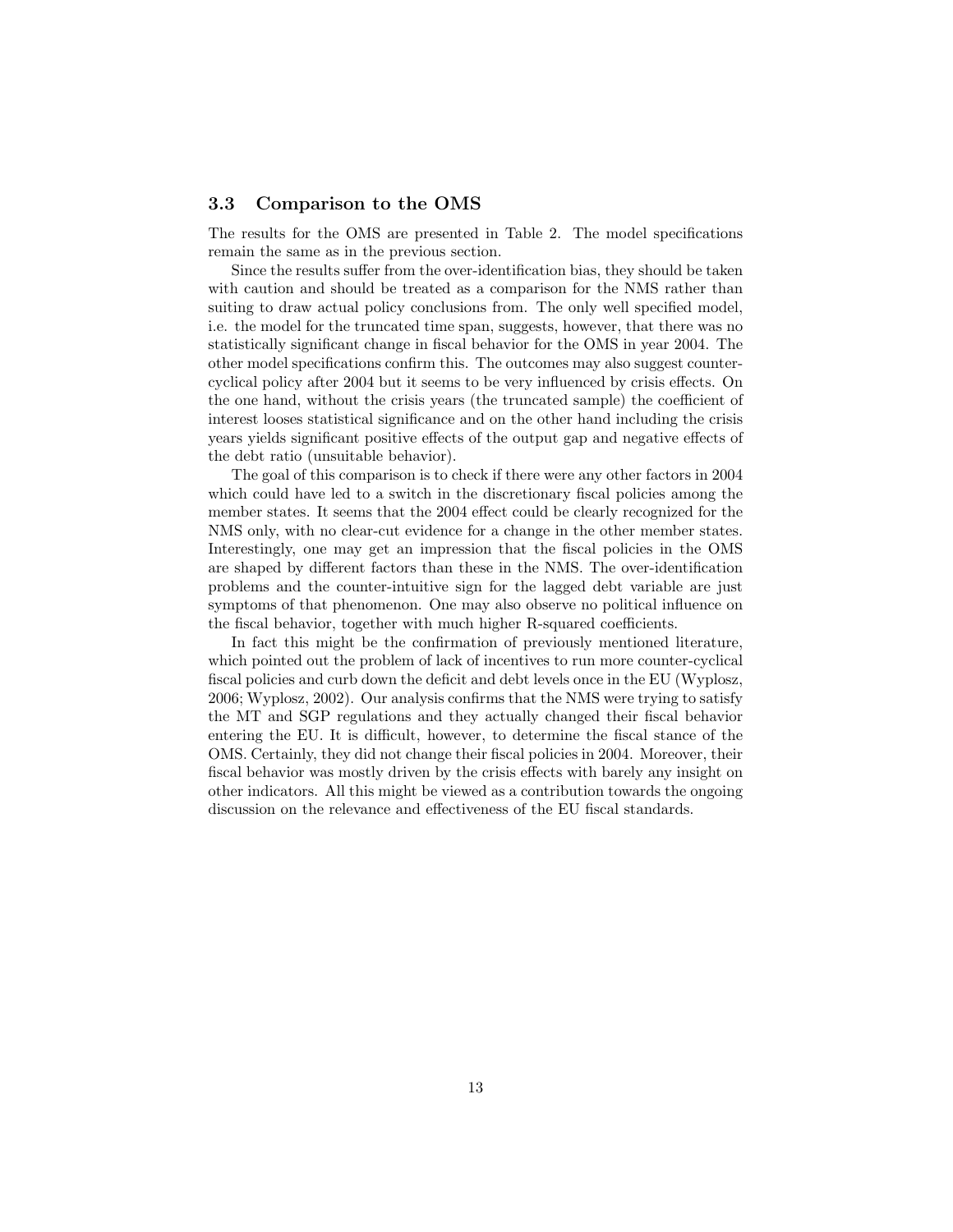|                                      | B2004                                           |                                   | A2004 p-value | B2004               |                                                                   | A2004 p-value B2004 |                                                                           |                                                                     |       | A2004 p-value B2004   |                                                                      | A2004 p-value | B2004                                                         | A2004 p-value                                                       |        |
|--------------------------------------|-------------------------------------------------|-----------------------------------|---------------|---------------------|-------------------------------------------------------------------|---------------------|---------------------------------------------------------------------------|---------------------------------------------------------------------|-------|-----------------------|----------------------------------------------------------------------|---------------|---------------------------------------------------------------|---------------------------------------------------------------------|--------|
| lagged balance $0,605***$ $0,650***$ | (0,060)                                         | (0, 039)                          |               | (0,056)             | (0,055)                                                           |                     | $0,523$ $0,357***$ $0,588***$ $0,001***$ $0,609***$ $0,636***$<br>(0,060) | (0,039)                                                             |       | (0,060)               | $0,709$ 0,602*** 0,650***<br>(0,039)                                 |               | $0,496$ 0,606*** 0,635***<br>(0, 060)                         | (0,039)                                                             | 0,6852 |
| output gap                           | $\begin{array}{c} 0,114 \\ (0,125) \end{array}$ | $0,231***$<br>(0,067)             | 0,408         | $(660, 0)$<br>711,0 | (690, 0)                                                          | 0,812               | $^{0,082}_{(0,126)}$                                                      | $0,243***$<br>(0,067)                                               | 0,259 | 0,113<br>(0, 126)     | $0,236***$<br>$(0,067)$                                              | 0,385         | $0,082$<br>$(0,127)$                                          | $0,247***$<br>(0,067)                                               | 0,248  |
| $\frac{\text{lagged debt}}{(0,013)}$ |                                                 | $-0,036***$<br>(0, 013)           | $0,068*$      | (0,020)             |                                                                   | $0,030$ 0,005***    | $-0.047***$<br>(0, 016)                                                   | $-0,052***$<br>(0,017)                                              | 0,216 | $-0,029**$<br>(0,013) | $-0,035***$<br>(0, 013)                                              | 0,108         | $\begin{bmatrix} -0.047 \times 10.016 \\ 0.016 \end{bmatrix}$ | $-0,052***$<br>(0,017)                                              | 0,276  |
| interest gap                         |                                                 |                                   |               |                     |                                                                   |                     | $1,211*$<br>$(0,686)$                                                     | $0,155$<br>$(0,104)$                                                | 0,123 |                       |                                                                      |               | $1,188*$<br>(0,688)                                           | $(0,155)$<br>(0,104)                                                | 0,133  |
| election                             |                                                 |                                   |               |                     |                                                                   |                     |                                                                           |                                                                     |       | $-0,110$<br>$(0,363)$ | (0, 289)                                                             | 0,886         | $\frac{-0,062}{(0,362)}$                                      | $\frac{-0,158}{(0,288)}$                                            | 0,832  |
| $R$ -sq<br>Instr.<br>Obs.<br>Sargan  |                                                 | $GAPU_{0,000}^{X,Y-1}$<br>$705$ % |               |                     | $\begin{array}{c} 480 \\ 28\% \\ GAPUS, t-1 \\ 0,442 \end{array}$ |                     |                                                                           | $\begin{array}{c} 705 \\ 56\% \\ GAP_{US,t-1} \\ 0,000 \end{array}$ |       |                       | $\begin{array}{c} 705 \\ 55\% \\ GAP_{US, t-1} \\ 0,000 \end{array}$ |               |                                                               | $\begin{array}{c} 705 \\ 56\% \\ GAPUS_1t - 1 \\ 0,000 \end{array}$ |        |

the benchmark model, i.e. full sample and standard regressors. Model 2: the same as 1 but on the truncated sample Q12001-Q42008. Model 3: the same as 1 but with the interest rate gap. Model 4: the same as 1 but with the election dummy. Model 5: the same as 1 but with the interest rate gap and the election dummy. Coefficients are reported as well as standard deviation between brackets. \*, \*\*, and \*\*\* imply significance at the  $10\%$ ,  $5\%$ , and  $1\%$  significance level respectively. Equality between coefficients is tested by a standard F-test, whose p-value is indicated in the separate Table 2: Discretionary fiscal rule in the Old Member States before (B2004) and after (A2004) the 2004 enlargement. Model 1: Table 2: Discretionary fiscal rule in the Old Member States before (B2004) and after (A2004) the 2004 enlargement. Model 1: Q42008. Model 3: the same as 1 but with the interest rate gap. Model 4: the same as 1 but with the election dummy. Model 5: the same as 1 but with the interest rate gap and the election dummy. Coefficients are reported as well as standard deviation between brackets. \*, \*, and \*\*\* imply significance at the 10%, 5%, and 1% significance level respectively. Equality between the benchmark model, i.e. full sample and standard regressors. Model 2: the same as 1 but on the truncated sample Q12001 coefficients is tested by a standard F-test, whose p-value is indicated in the separate columns. The adequacy of instrument space is tested with the Sargan test. space is tested with the Sargan test.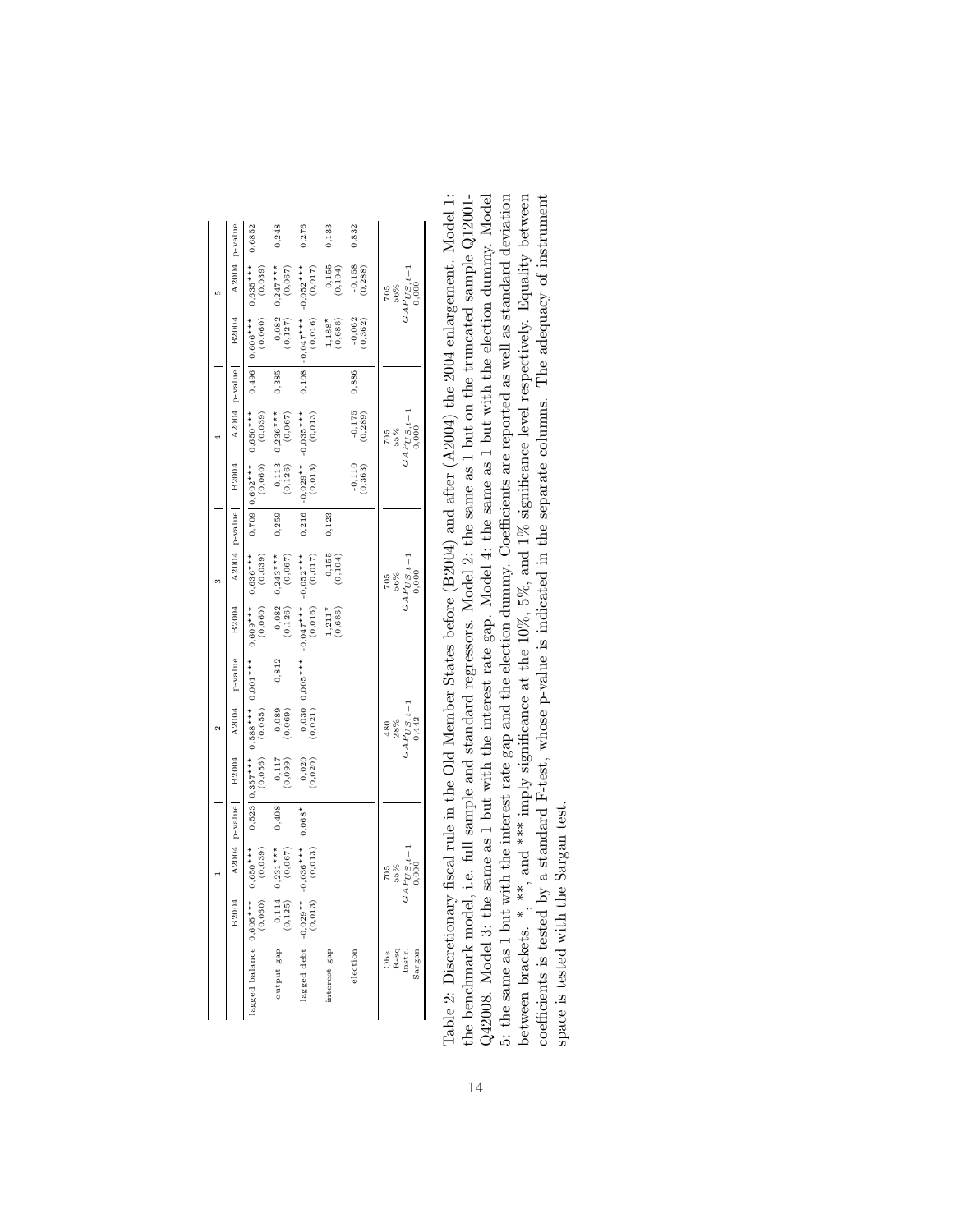### 4 Summary

In line with the economic literature and recent considerations on the European integration and adoption of the fiscal rules, this paper continues and contributes to the discussion by addressing the aspect how fiscal rules affect discretionary policy behavior of governments in the European Union. In times like these, with the financial and debt crisis affecting especially Europe, such an analysis certainly is of special relevance.

Our study includes 25 EU member economies, however, a special focus is set on ten NMS, which joined the EU in 2004. Based on quarterly data covering the years 2000 until 2011 and different specifications regarding the explanatory variables, a panel regression with the IV technique has been implemented. In order to study the influence of the adoption of fiscal rules on discretionary policy the model estimates the relationship between the structural primary balance ratio and the central regressor: the output gap ratio, which represents the economic performance and situation.

The results indicate a statistically significant switch towards counter-cyclical fiscal policy behavior of the NMS after their EU entry. The specification methods confirm previous findings of possible heterogeneity in fiscal behavior in our sample (Schneider and Zapal, 2005). On average, however, NMS were running stabilizing budgetary positions as of the year 2004.

For reasons of comparison the same investigation has been implemented for the OMS. The results suggest that the fiscal behavior among the OMS was driven by different factors from the ones among the NMS. It seems that once in the EU, a member loses the incentives for prudent fiscal behavior. This phenomenon has been recognized in previous studies and is currently a topic of consideration of the European Commission, European Parliament and national governments in the EU (Schaechter *et al.*, 2012). We believe that this study will contribute to the ongoing discussion, yielding a mechanism towards more prudent fiscal performance once in the EU.

Certainly, these results should not be interpreted in isolation. The budgetary policies have been considered as an everlasting topic for discussion in the European history and might be affected by other factors than we included in our analysis. In order to get a comprehensive picture, one should consider country-specific research, treating the fiscal performance of each NMS individually. Our outcomes reveal just a top of an ice berg in the fiscal performance in the NMS after the EU entry.

## References

- Alesina, A., Tabellini, G. and Compante, F. R. (2008). Why is fiscal policy often pro-cyclical? Journal of the European Economic Association, 6, number 5, 1006–1036.
- Annett, A. (2006). Enforcement and the Stability and Growth Pact: how fiscal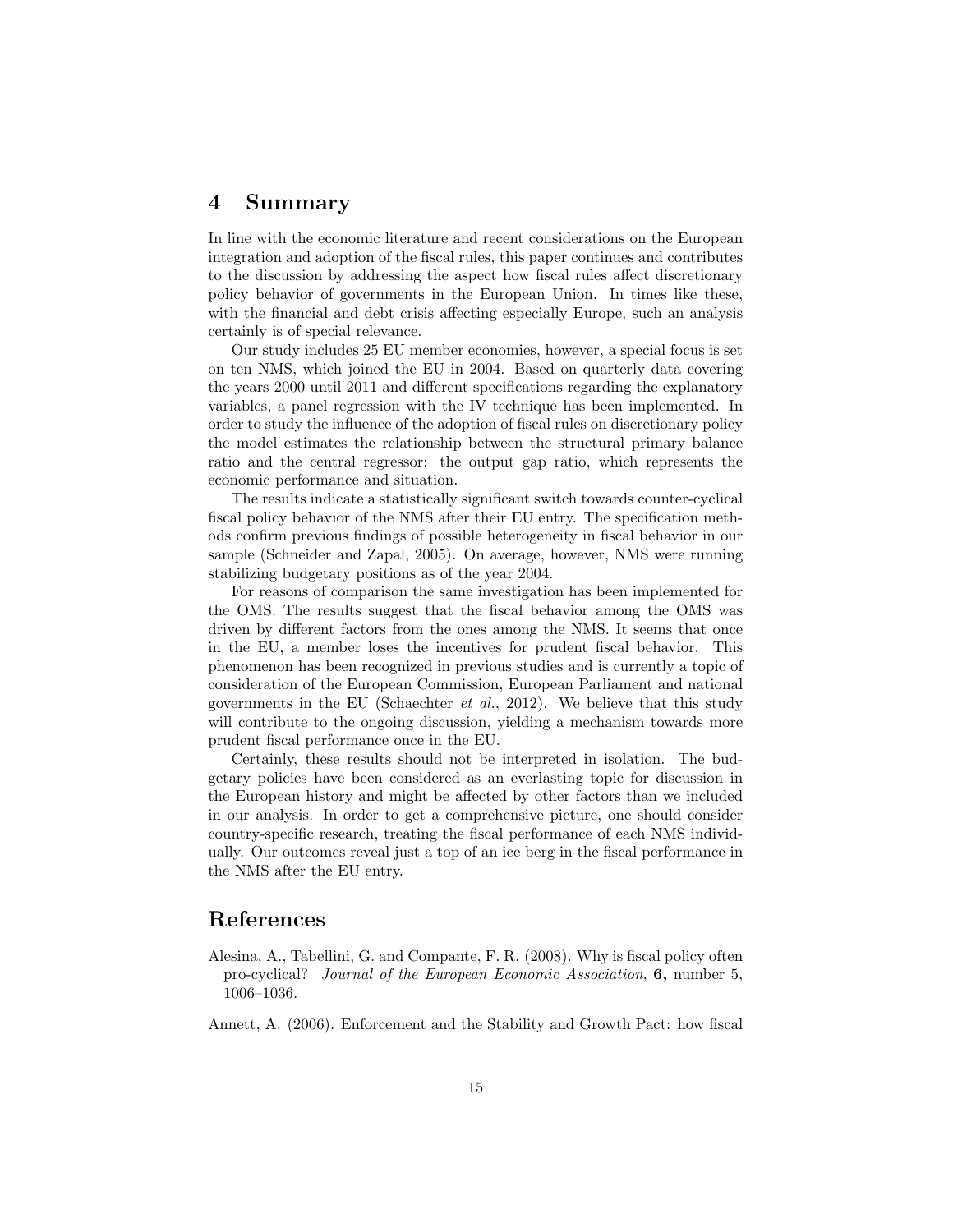policy did and did not change under Europe's fiscal framework. IMF Working Paper, 6, number 116.

- Artis, M. and Buti, M. (2000). Close to balance or in surplus: A policy maker's guide to the implementation of the Stability and Growth Pact. CEPR Discussion Paper, 2515, 1–38.
- Beetsma, R. (2001). in A. Brunila, M. Buti and D. Franco (eds.) The Stability and Growth Pact, chapter Does EMU need a stability pact?, pp. 23–52. Palgrave.
- Buti, M., Eijffinger, S. and Franco, D. (2003). Revisiting EMU's Stability Pact: a pragmatic way forward. Oxford Review of Economic Policy, 19, number 1, 100–111.
- Buti, M., Franco, D. and Ongena, H. (1997). Budgetary policies during recessions - retrospective application of the Stability and Growth Pact to the post-war period. European Economy - Economic Papers 121. Directorate General Economic and Monetary Affairs, European Commission.
- Candelon, B., Muysken, J. and Vermeulen, R. (2010). Fiscal policy and monetary integration in Europe: an update. Oxford Economic Papers, 62, 323–49.
- De Haan, J., Berger, H. and Jansen, D. (2003). The end of the Stability and Growth Pact? CESifo Working Paper, 1093.
- EFSF (European Financial Stability Facility) (2013). Publications: Frequently Asked Questions, 21 January 2013, http://www.efsf.europa.eu/ attachments/faq\_en.pdf, last access June 7th, 2013.
- European Central Bank (2013). Statistical Data Warehouse, available online: http://sdw.ecb.europa.eu/, last access February 15th 2013.
- European Comission (2001). Public Financies in EMU 2001, volume 3. European Comission.
- European Commission (2013). Economic and Financial Affairs, Financial Assistance in EU Member States, http://ec.europa.eu/economy\_finance/ assistance\_eu\_ms/index\_en.htm, last access April, 24th, 2013.
- Gali, J. and Perotti, R. (2003). Fiscal policy and monetary integration in Europe. Economic Policy, 18, 534–72.
- International Foundation for Electoral Systems (IFES) (2013). Election Guide, Parliamentary elections, http://www.electionguide.org/, last access May, 7th, 2013.
- International Monetary Fund (2012). IMF Country Report HUNGARY 2011 Article IV Consultation and Second Post-Program Monitoring Discussions. IMF Country Report No. 12/13, Washington D.C.